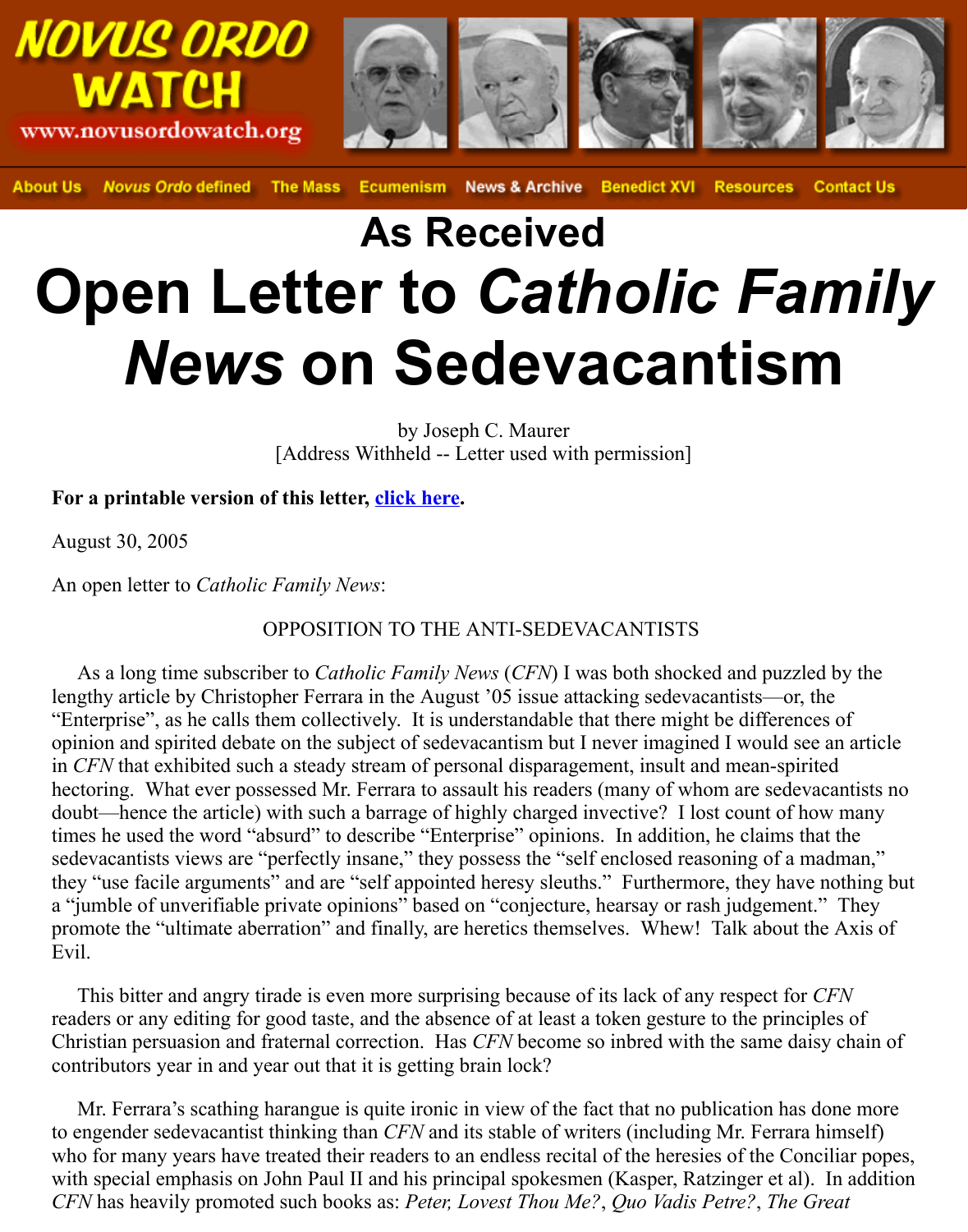*Facade*, *Previews of the New Papacy*, *World Youth Day* and *Animus Delendi* books I and II. It is scarcely possible that anyone could read these books (not to mention *CFN's* related publication, Fr. Gruner's *The Fatima Crusader*) and not become a sedevacantist.

 Let's take a close look at Mr. Ferrara's argument and then apply it to John Paul II. Ferrara cites St. Robert Bellarmine's assertion that a pope could indeed lose his office if he becomes a formal heretic and "openly and pertinaciously denies or doubts an article of divine faith." Mr. Ferrara agrees with Bellarmine when he states (*CFN*, Nov. 03) that "John Paul II has held the line on certain irreducible minima of Roman Catholicism, failing which he would not be Pope." (Emphasis added) O.K.? Both Bellarmine and Ferrara agree that a pope can lose his office through heresy. Ferrara doesn't cite the authority for his standard of "irreducible minima" or what this minima consists of. Is it simply his opinion as to what comprises this minima? Is Ferrara's opinion as to what constitutes the minima any better than that of his readers? Absent any help from Mr. Ferrara on this issue I will offer a standard for "irreducible minima" that was published in *CFN* (March, 2004) in an article titled *From Ecumenism to Silent Apostasy*. The Society of St. Pius X author writes as follows:

"For this reason whoever refuses but one truth of the faith known to be revealed loses completely the faith which is indispensable for salvation: 'Anyone who, even of only one point, refuses to really assent to the truths divinely revealed renounces entirely the faith. Because he refuses to submit himself to God as the Sovereign Truth, the very motif of the faith.'" (Interior quote from Leo XIII, emphasis added.)

Of course any reasonably informed Catholic will recognize immediately that the teaching of Leo quoted above is derived from the Epistle of St. James, 2.10, "and whosoever shall keep the whole law but offend on one point, is guilty of all."

 When Leo says "renounces entirely the faith" I presume "entirely" means "entirely" and would necessarily include the "irreducible minima" as also being renounced. Therefore when the heretic refuses to assent to just one point, he also renounces the "irreducible minima." Does Ferrara believe Leo XIII or St. James? Obviously not. He has deluged us over the years, along with other *CFN* writers, with an interminable litany of John Paul II's heresies but claims John Paul II still believed the "irreducible minima" of doctrine. It seems obvious that Ferrara's arcane "irreducible minima" formula is all smoke and mirrors, a "construct" of his own making that is clearly contradicted by St. James, Pope Leo XIII and *CFN* itself.

 Mr. Ferrara states that for a pope to lose his office there are two requirements. First, he must have uttered a truly manifest heresy which requires denial of an article of divine and Catholic faith. Second, the pope must "knowingly and pertinaciously deny the article of faith. Has John Paul II uttered manifest heresy? Numerous examples of heretical statements by John Paul II have been reported by *CFN* over the years but let's look at just one. John Paul II stated on a number of occasions that the Old Covenant with the Jews was still in effect, not superceded by the New Covenant. As Mr. Ferrara must know, it has been a de fide teaching of the Church that the Old Covenant came to an end with Christ, who instituted the New Covenant. The scriptural authority for this fundamental Catholic doctrine is so copious that we run the risk of over-stating the case here. In referring to *A Textual Concordance of the Holy Scriptures* we find that there is an entire section entitled, *Abrogation of the Covenant of the Old Law*. Abrogation means to abolish, to annul. The *Concordance* has an Imprimatur. The abrogation of the old covenant is an article of divinely revealed faith. Only a few citations need be quoted here:

"Behold the days shall come, saith the Lord, and I will make a new covenant with the house of Israel, and with the house of Juda: Not according to the covenant which I made with their fathers, in the day that I took them by the hand, to bring them out of the land of Egypt: the covenant which they made void." (Emphasis added.) Jer, 31:31,32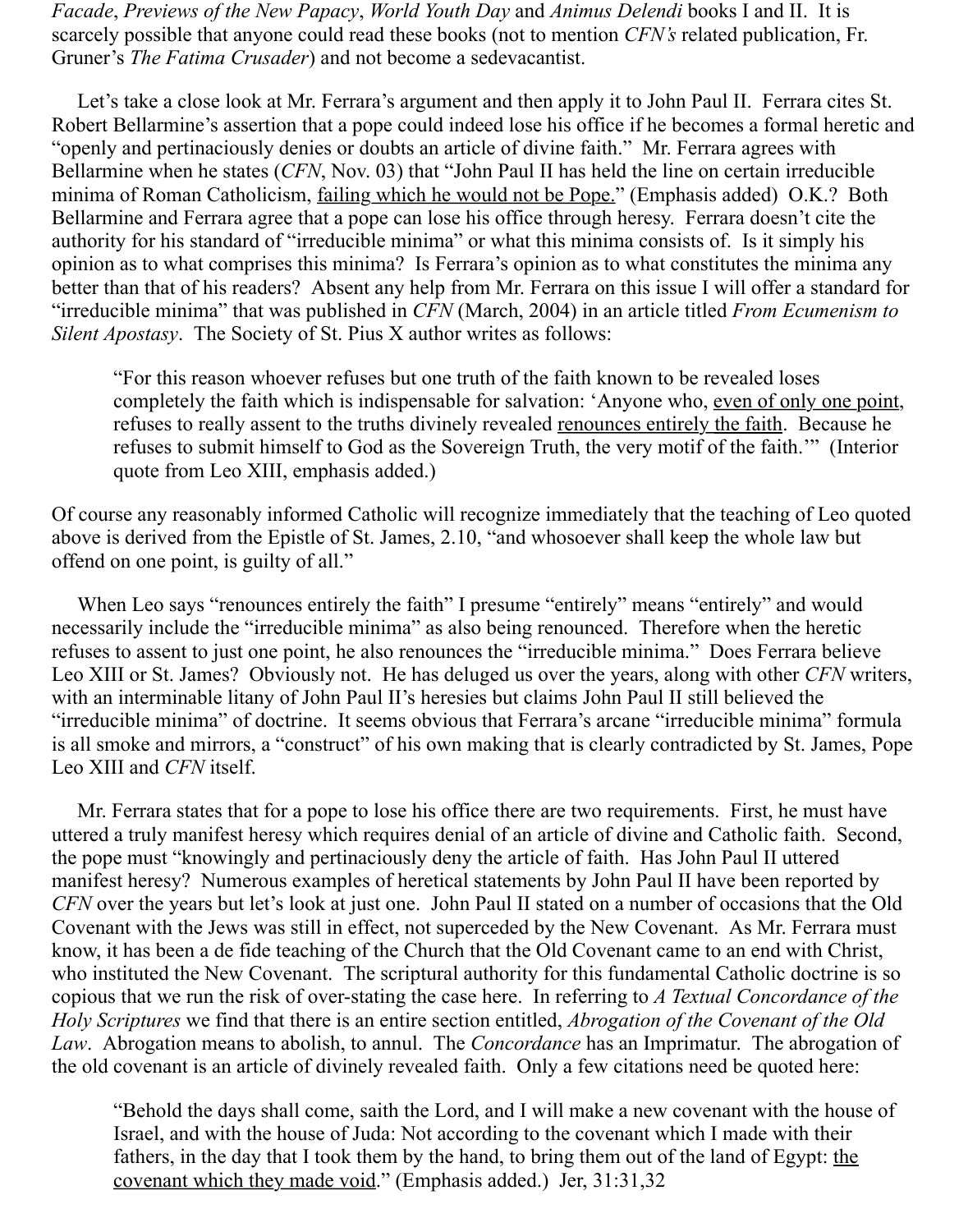"The law and the prophets were until John; from that time the kingdom of God is preached, and every one useth violence towards it." (Emphasis added.) Luke, 16:16

"For if that which is done away with is glorious, much more that which remaineth is in glory. (Emphasis added.) 2 Cor, 3:11

"But now he hath obtained a better ministry, by how much also he is a mediator of a better testament, which is established on better promises. For if that former had been faultless, there should not indeed a place have been sought for a second. For finding fault with them, he saith: Behold, the days shall come, saith the Lord: and I will perfect unto the house of Israel, and unto the house of Juda, a new testament...Now in saying a new, he hath made the former old. And that which decayeth and groweth old, is near its end." (Emphasis added.) Heb, 8:6-8,13

For 2,000 years the Church has taught that the Old Covenant was revoked, as was defined by Pope Eugene IV and the Council of Florence, 1441: "The Holy Roman Church firmly believes, professes, and teaches that the matter pertaining to the law of the Old Testament, of the Mosaic law---, ceased, and the sacraments of the New Testament began." Obviously, John Paul II's new teachings of the Old Covenant are a direct contradiction of Sacred Scripture and Divine Revelation and are by definition heretical. This is confirmed by numerous sources within the traditional community including *The Fatima Crusader*, (Summer 2003) in an article by Fr. Paul Kramer in which he states the following:

"On November 17, 1980 John Paul declared in a speech to the Jewish community of Mainz, Germany that the "Old Covenant" was **never revoked by God**." This is heresy. It is still heresy despite being the "official" doctrine of the Vatican (of the Vatican but not of the Roman Catholic Church)."

Here is another case of a critic of the "Enterprise" denying the words of St. James, Leo XIII and Bellarmine. It is quite amusing to see Fr. Kramer, (ordinarily astute) separate the Vatican from the Roman Catholic Church. *CFN* denounces the "Enterprise" for separating the "pope" from the Church but when Fr. Kramer detaches the Vatican from the Church, *CFN* and Ferrara see no problem. I ask Mr. Ferrara, is the pope a part of the Vatican, (which Fr. Kramer says is distinct from the Church) or is he not? If he is, then John Paul II must have been the "pope" of an institution officially teaching heresy. It should be added that the qualification of Fr. Kramer in parenthesis is somewhat of a circumlocution because the issue is not whether or not the heretical statement was promulgated ex-cathedra but whether or not John Paul II fell into manifest personal heresy, which he obviously did. Perception is everything. If Catholics believe what John Paul II says on the subject because it is stated repeatedly by him and his proxies, it is pure sophistry to absolve John Paul on the grounds that, after all, he didn't declare it excathedra. Catholics believe his false teaching because the pope teaches it, thereby assuming it to be official.

 *The Fatima Crusader* again (Winter 2004), in another article by Fr. Kramer emphasized the heretical nature of John Paul II's Old Covenant doctrine. Fr. Kramer wrote:

"It is the defined teaching of the Catholic Church, solemnly professed at the Council of Florence, that the Old Covenant ended with the coming of Jesus Christ, and the New Testament began.

This is the teaching, after all, of the Apostles, of St. Paul, who clearly states under divine inspiration in the Scripture that we profess to be divinely revealed, that the Old Covenant came to an end. John Paul II says not so, "never revoked by God." This is not only the personal heresy of John Paul II but it is---vigorously promoted by the Vatican, what we can truly call apostate Rome." (Emphasis added.)

I think even Mr. Ferrara will concede that John Paul II fell into personal heresy. Furthermore, his ally in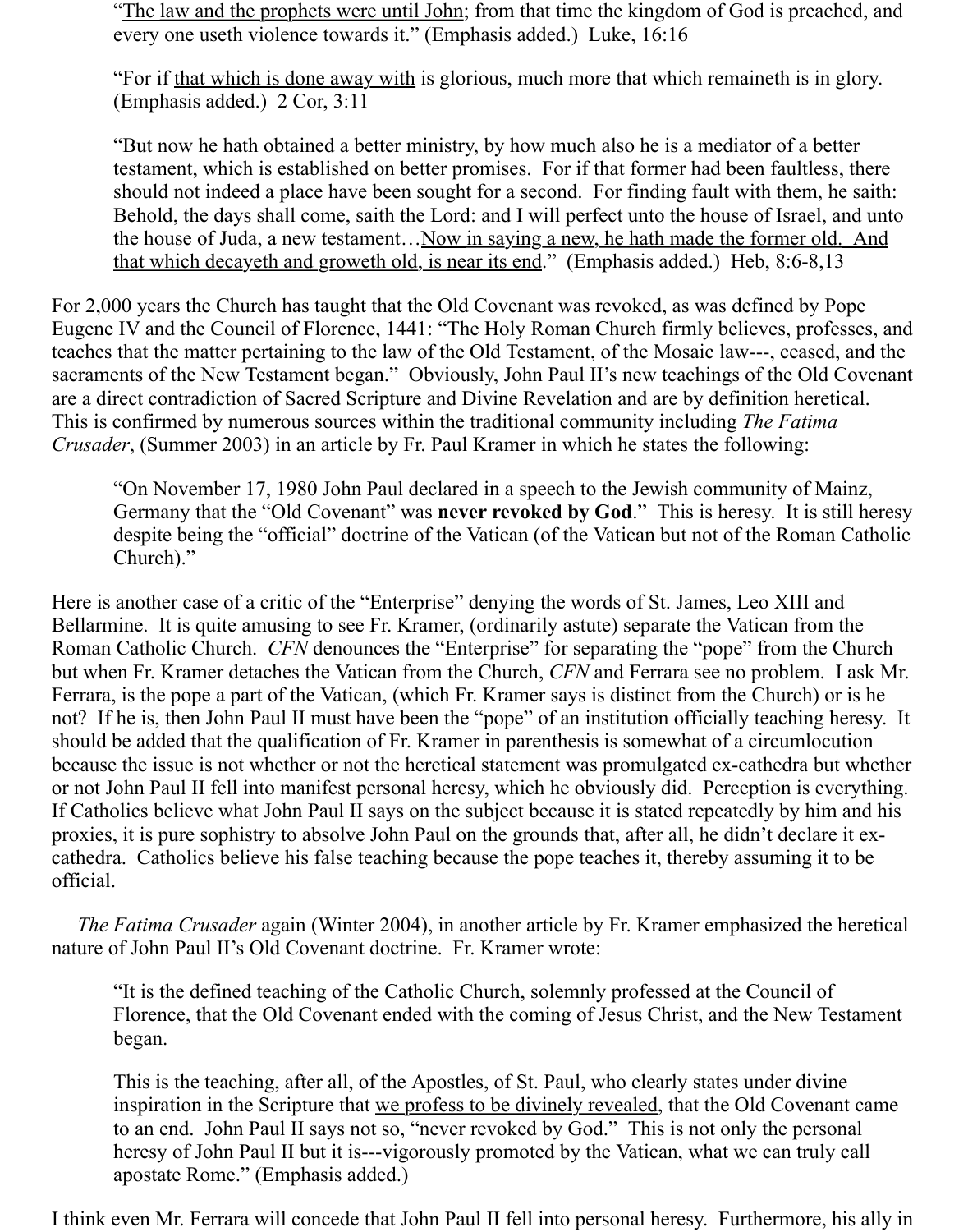sedevacantist bashing, Fr. Kramer, admits that the heresy is against divinely revealed faith. Therefore, by their own statements and logic, contributors to *CFN* and *The Fatima Crusader* have proven that John Paul II lost his office.

 Still, will Ferrara be satisfied that John Paul II's heresy is "manifest"? The dictionary defines "manifest" as "easily understood" or "recognized by the mind—obvious-evident." It must certainly be obvious in view of the numerous citations above that not only is John Paul II's heresy evident and manifest but that the anti-"Enterprise" traditional press agrees that it is manifest. Of course Ferrara might claim that John Paul II didn't know his Old Covenant heresy was in fact heresy. Are we supposed to believe that John Paul II wasn't aware of the numerous passages from Scripture regarding the Old Covenant quoted above; that he wasn't aware of the de fide pronouncements of numerous popes and Councils regarding salvation outside of the Church and the status of the Jews; that he didn't know the 2,000 year old teaching of the Church regarding the Jews; that he didn't know that the Jews reject and revile Christ; that John Paul II didn't know one tenth as much as your readers? Are we to believe that a man who had been praised for over thirty years for his intellectual powers didn't know the traditional Church teaching on the Old Covenant? I think we may dismiss as totally absurd any idea that John Paul didn't know that what he was teaching was heresy.

 Referring again to *The Fatima Crusader* (Summer, 2003, p. 57) Fr. Kramer discusses the Vatican document *Notes on the Correct Way to Present the Jews and Judaism in Preaching and Catechesis*. Fr. Kramer writes:

"The document states in paragraph three that Judaism is a "present reality" and not a superseded "historical reality." The document cites the authority of John Paul II and quotes the words of his above noted speech, where John Paul speaks of "the people of God of the Old Covenant *which has never been revoked*." John Vennari pointed out in a recent article that, "Far from claiming that the *Notes* misrepresented his words, John Paul spoke of his unqualified support of the document" on October 28, 1985."

We certainly can't say John Paul didn't know what he was doing.

 If the Old Covenant is in fact still in effect then it must necessarily be a legitimate path to salvation because then the Jews would still have the promise of God to rely upon. This is the obvious conclusion that Cardinal Kasper, John Paul II's proxy, began promoting as he proclaimed that "the Church believes that Judaism---is salvific for them (the Jewish people) because God is faithful to his promises." (Let's overlook for now the fact that there were a number of Old Testament covenants that were superceded). As any reader of *CFN* should know, Judaism, as a "religion" has as its most fundamental tenet the rejection of Christ, His mission, His divinity and His Church. How then is it possible for Judaism to be "salvific"? Are we to believe that Christ and Talmudic hatred of Christ are equally authentic paths to salvation? What did Christ have to say in Divine Scripture about how "salvific" Judaism was?

"He that believeth not the Son, shall not see life; but the wrath of God abideth on him." John 3:36

"No man cometh to the Father but through Me." John 14:6

"Who is a liar, but he who denieth that Jesus is the Christ? This is antichrist, who denieth the Father and the Son. Whosoever denieth the Son, the same hath not the Father." John 2:22-23

"But he that shall deny Me, I will deny before my Father who is in heaven." Matt. 10.32,33

"Werefor you are witnesses against yourselves, that you are the sons of them that killed the prophets. Fill ye up then the measure of your fathers, you serpents, generation of vipers, how will you flee from the judgement of hell?" Matt. 23:27-33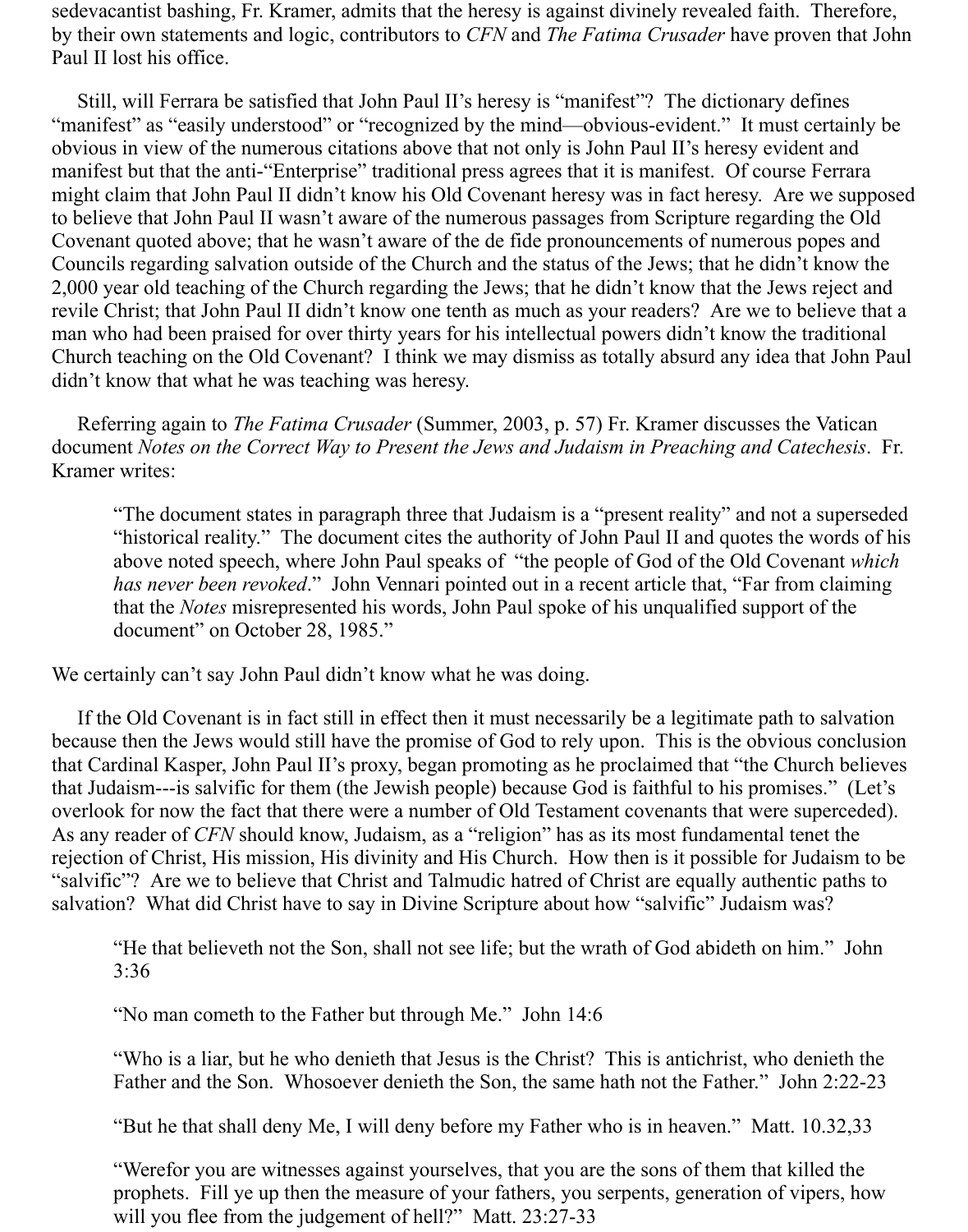Does this sound like permanent election? Does this sound like the Old Covenant is still in effect? Christ declares quite plainly that those who reject him shall not see life and are damned. But John Paul II and his spokesmen said, "not so." Well, whom are you going to believe? Jesus Christ or John Paul II, Cardinal Kasper, Ratzinger/Benedict XVI and their hirelings?

 It would seem to be belaboring the point that John Paul's teaching on the Old Covenant denies a basic truth of Divine Revelation and the Catholic faith. In making his case for the Old Covenant being "salvific" he is simply agreeing with the Talmud that Christ is an imposter and liar because John Paul denies the truth and the authority of Christ's words. He is saying, by extension, that Christ isn't who he said he is, therefore the Catholic Church is a false Church, its doctrines are without foundation, and its hierarchy is without authority. In sum, John Paul II has repudiated his own legitimacy.

 The new doctrine of the Old Covenant, that Christ and anti-Christ are equally salvific, is actually worse than the Arian heresy, which at least retained some of the outer trappings of Christianity. With John Paul's novel Old Covenant doctrine there is no reason to be Catholic at all. This heresy demolishes the very foundation of Christian faith and brings down the entire house. Now, religions that permit abortion, divorce, contraception, homosexuality, usury etc. are salvific. Immorality is now "dear to God". But Ferrara doesn't think that this disturbs the "irreducible minima". Perversely, religions that reject the "pope" are honored by the "pope".

 That gang of pedophile/homosexual protecting charlatans known as the U.S. Conference of Catholic Bishops knew where this thinking was going. In their document *Reflections on Covenant and Mission* the bishops (taking their cue from John Paul II) stated that "campaigns that target the Jews for conversion to Christianity are no longer theologically acceptable in the Catholic Church." Can these traitors give us an explanation of what St. Peter was doing when he preached to the Jews, "Do penance and be baptized every one of you in the name of Jesus Christ, for the remission of your sins and you shall receive the gift of the Holy Ghost---." (Acts 2.38). Also, St. Peter again, "Neither is there salvation in any other for there is no other name under heaven given to men whereby we must be saved." (Acts 4.12). Once again, whom are you to believe? St. Peter or John Paul II, Cardinal Kasper, Benedict XVI et al. The bishops and the Vatican clearly contradict the most basic mission of the Church. According to them, what St. Peter was doing was theologically unacceptable and he deserved to be locked up for badgering the Jews about converting. St. Paul is also an embarrassment to the Conciliar Church. In Acts and in his Epistles there are countless narratives and quotations concerning his attempts to convert the Jews. Acts 17.1-4 relates how St. Paul, in his travels, always went to the synagogue first to preach Christ to the Jews, "and that this is Jesus Christ, whom I preach to you, and some of them believed and were associated with Paul and Silas." John Paul II and the bishops protest, "theologically unacceptable." Have we touched yet on Ferrara's "irreducible minima"?

 Of course the Gospels, particularly that of St. John, are overflowing with quotations from Christ, teaching that the Jews must believe in him to be saved. No, no, said John Paul II, the Vatican and the bishops. Not so. Jesus Christ isn't being ecumenical and is using unacceptable theology. If Mr. Ferrara doesn't see where all of this logically leads to, the bishops certainly do. Upon a complete reading of *Reflections* one could easily come to the conclusion that Catholics (or all peoples for that matter) should be converting to Judaism. *Reflections* recognizes and confirms this with the astonishing admission that "It is important to stress that notwithstanding the Covenant, there is no need for the nations of the world to embrace Judaism." This incredible statement shows that the bishops are quite aware that a careful reading of *Reflections* would lead one to conclude that Judaism is the true religion and that the world should be converting to Judaism. In case anyone has missed the message here, *Reflections* also extols the missionary character of Judaism, claiming that the Jews "have a mission of witness to God's redeeming power in the world" and "the Jewish people have a mission that is addressed to all human beings." The bottom line to all of this is that the Catholic Church doesn't have a mission to convert the world to Christ. The Jews have a legitimate mission to convert the world to Judaism. In other words, after cutting through all of the verbiage, Judaism is the true religion.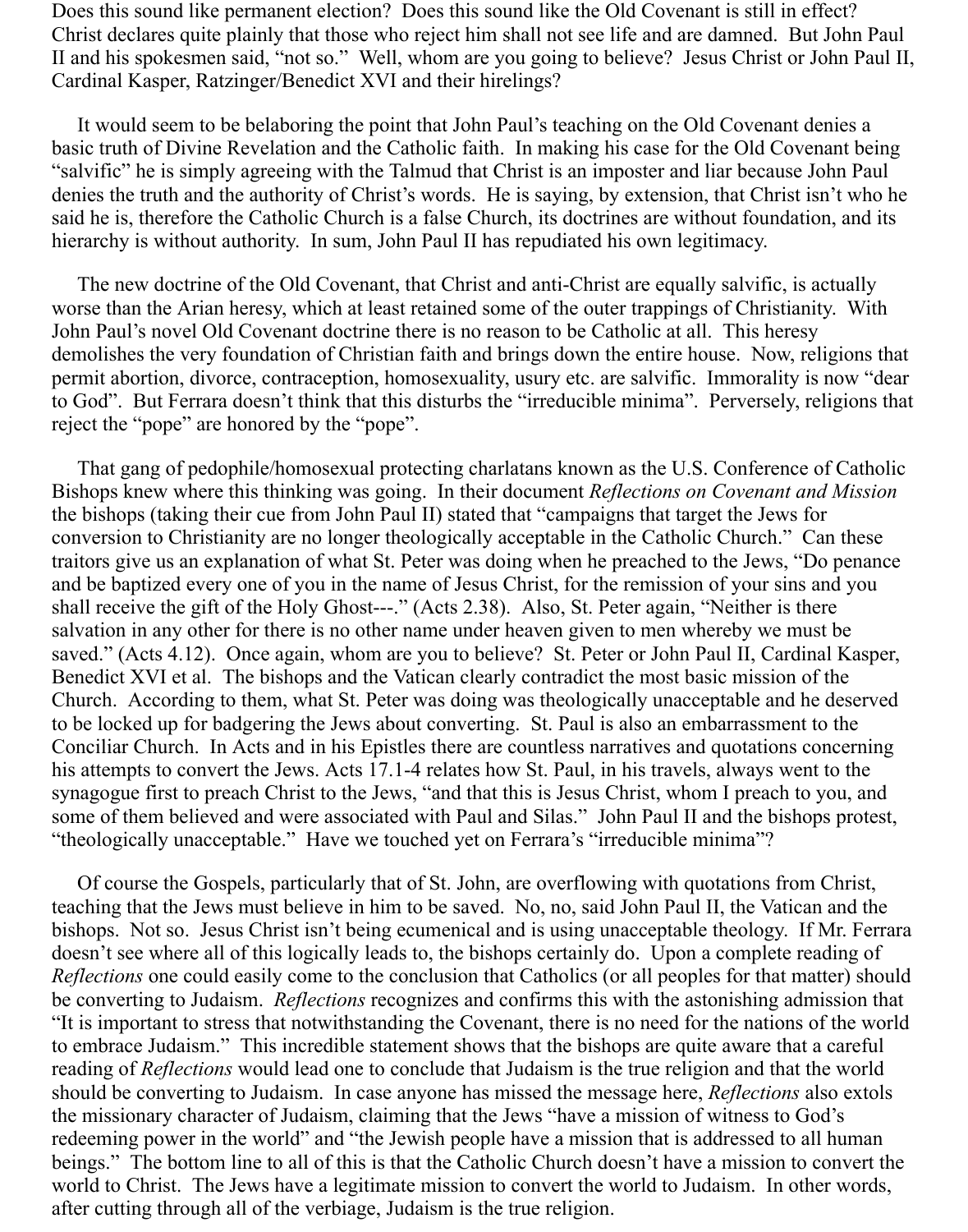Does Mr. Ferrara believe that this denies some "irreducible minima" of the faith? Considering all of the papal and Vatican statements made concerning the new doctrine of the Old Covenant and comparing them to scripture, tradition and the magisterium, it is not logically possible to come to any conclusion other than that John Paul II knowingly and pertinaciously denied an article of Divine faith, in a most manifest way. According to Mr. Ferrara's own standard (not to mention Leo XIII's and St. Robert Bellarmine's) John Paul II lost his office because of manifest personal heresy. To put the final nail into the coffin of Ferrara's "argument" we return to Bellarmine, "A Pope who is a manifest heretic automatically (per se) ceases to be Pope and head, just as he ceases automatically to be a Christian and a member of the Church." (Emphasis added. DeRomana Pontifice, II, 30.) The problem for sedevacantists has been that John Paul's heresies were approved by his hirelings, who would never judge or punish him. Consequently he occupied the throne of Peter as an imposter for decades, pretending for all the world to be a real pope, bamboozling the Catholics of the world, including *CFN* and Mr. Ferrara.

 In the ordinary course of logic Mr. Ferrara's "case" would seem to be dead on arrival and laid to rest. Of course I am not so naïve as to believe that Mr. Ferrara has now been converted to sedevacantistism. [...]

 Mr. Ferrara's claim that only a Council or Conclave can declare a pope to have lost his office is a bit disingenuous. He knows better than anyone that the College of Cardinals is dominated by John Paul's own appointees and their doctrines and aberrations are even more revolutionary than John Paul's (if that's possible). Was he going to be removed by those to whom he had given the red hat and who basically agree with his heretical initiatives? Mr. Ferrara himself sees how ridiculous this is when he wrote in *CFN* (Nov. 2003), "As things now stand, John Paul II's legacy is this: a thoroughly liberalized and widely corrupted episcopacy that fails and refuses to govern the Church (except to repress elements of Catholic Tradition in the name of Vatican II); a College of Cardinals composed almost entirely of men whose theological views would have horrified any Pope before 1960." Is this the same Mr. Ferrara who said that only a Conclave can declare that a pope has lost his office? Does Ferrara know more than Bellarmine, quoted above, who said the heretic automatically ceases to be pope?

 Mr. Ferrara chides the "Enterprise" for using the device of deus ex machina (God from a machine) to solve their unsolvable (in his eyes) dilemma. A deus ex machina is defined in the dictionary as a person or thing in fiction or drama that is introduced suddenly and unexpectedly to provide a contrived solution to an apparently unsolvable difficulty. Just what is it that Mr. Ferrara is doing when he writes in the same article referenced above, "absent a direct intervention of the Holy Ghost we have no reason to expect that any successor emerging from the conclave he has created will reverse course." In other words Ferrara sees no solution other than direct intervention by the Holy Ghost. This is the exact accusation he levels at the "Enterprise". Ferrara would look less foolish if he had a better memory for what he had written in previous articles. I have news for Mr. Ferrara. If a conclave won't do the job, it does not mean that an automatically dethroned "pope" still holds his office. It just means that his handpicked stooges won't do anything to remove him. The Chair is still vacant even if an imposter and manifest heretic is sitting there.

The reader of Mr. Ferrara eventually becomes exhausted by his contradictions. He states, "Never in Her history has the Church, even for a moment, been without a successor of Peter---." (Emphasis added). In the very next sentence he says that there was an interregnum of two years and five months (1292-1294) in which there was no pope. Even Ferrara should agree that two years and five months is longer than "never" and his face should be crimson from embarrassment for uttering such a blatant contradiction. Furthermore who says that two and a half years is the outer limit of an interregnum? Why not five years, ten years, fifty years or one hundred years? Is it possible that the Church was guaranteed that there would always be an office of the papacy, not meaning that such office would always be filled, since obviously the office has not always been filled. I think some further discussion on this point would be welcome.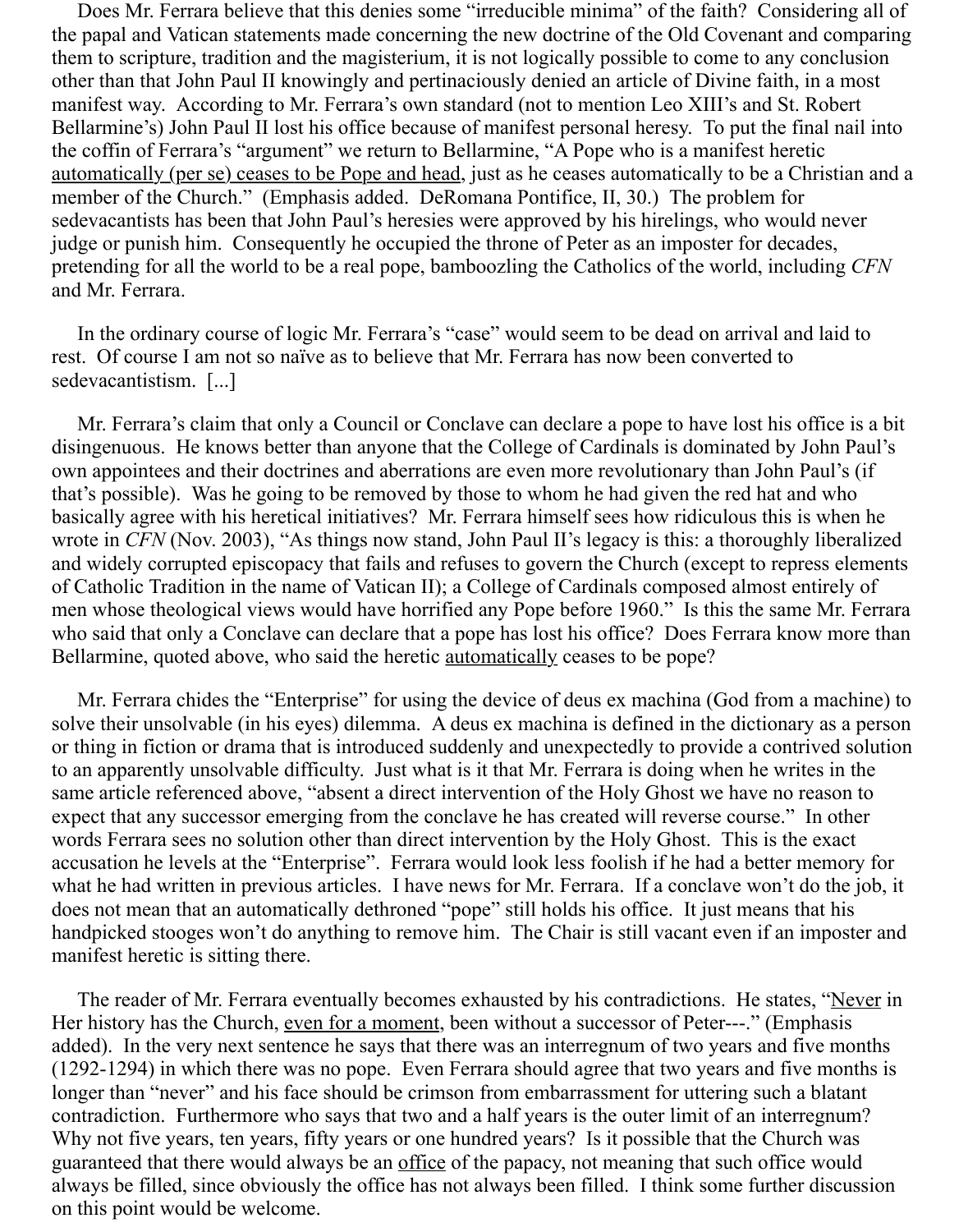As for his argument that a supposed heretic can't be judged because we don't know his state of mind or intentions, that is just plain silly. If that were the case no one, not even Luther or Calvin would be heretics, since we are not mind readers and cannot know their true intentions. St. Robert Bellarmine quickly dismissed this nonsense in *De Romano Pontifice* 11,30 "for men are not bound, or able to read hearts; but when they see that someone is a heretic by his external works, they judge him to be a heretic pure and simple, and condemn him as a heretic." (Except *CFN*, *The Fatima Crusader*, Ferrara, Fr. Gruner et al.)

 Further support for sedevacantism comes from *CFN* contributor Atila Sinke Guimaraes and his lengthy article *Is the Catholic Church Becoming a Branch of the Synagogue?* which appears on the Web site traditioninaction.org. This article analyzes John Paul II's visit to the synagogue of Rome on April 13, 1986 and begins with a lengthy historical survey of the various declarations of popes and cardinals affirming the cessation of the Old Covenant and highlights the numerous declarations made by the Church regarding the Jews. He then examines John Paul II's apologies for past attitudes towards the Jews and concludes as follows:

- 1) John Paul II condemned numerous popes.
- 2) He condemned the judgements of numerous Councils.
- 3) He condemned the teachings of Saints and Doctors of the Church.
- 4) He condemned Canon law.
- 5) He generally defended the Jews and condemned the teachings of the Church.

Has John Paul denied any "irreducible minima" here? We have already seen that his new Old Covenant teaching implicitly promotes the conversion of all Christians and all peoples to Judaism. However, as Guimaraes reports on the Rome meeting, it gets even worse. Guimaraes informs us (as have other commentators) that John Paul II told the Jews that "the Hebrew religion is not extrinsic to us but is somehow intrinsic to our (Catholic) religion." Then John Paul II listened reverently as the Jews sang "I believe with perfect faith in the coming of the Messiah. And even if he takes a long time coming I will wait until he comes." That a supposed "pope" can sit through such a performance is the "ultimate" aberration" from hell. Since John Paul II claimed that Christ hating/Christ rejecting Judaism is intrinsic to the Catholic religion, I suppose it is not really necessary to convert to Judaism to be saved. John Paul II said the Catholic Church had already embraced and contained the Jewish religion as part of its essence. We are all religious Jews now. This is the supreme blasphemy—the final apostasy. This is the "mystery of iniquity" which Mr. Ferrara still thinks does not touch on his "irreducible minima." The mind reels at the thought that any such "pope" could still retain his office. Mr. Guimaraes summed up as follows:

"John Paul II went to the synagogue to:

- A) Annul the foundation in revelation for the crime of deicide.
- B) Praise their false faith and anathematize whomsoever should criticize or censure the followers of Caiphas from the religious standpoint."

And further, "with this, the offense to the honor of the Holy Church reached its apex. True faith in Jesus Christ is implicitly denied by a Vicar of Christ, present in the synagogue to assist at a profession of faith of those who are the heirs to deicide and whose relentless design is to destroy Mother Church." I don't know if Mr. Guimaraes is a sedevacantist but he has made as good a case for sedevacantism as any. We will leave to Mr. Ferrara to explain how a pope can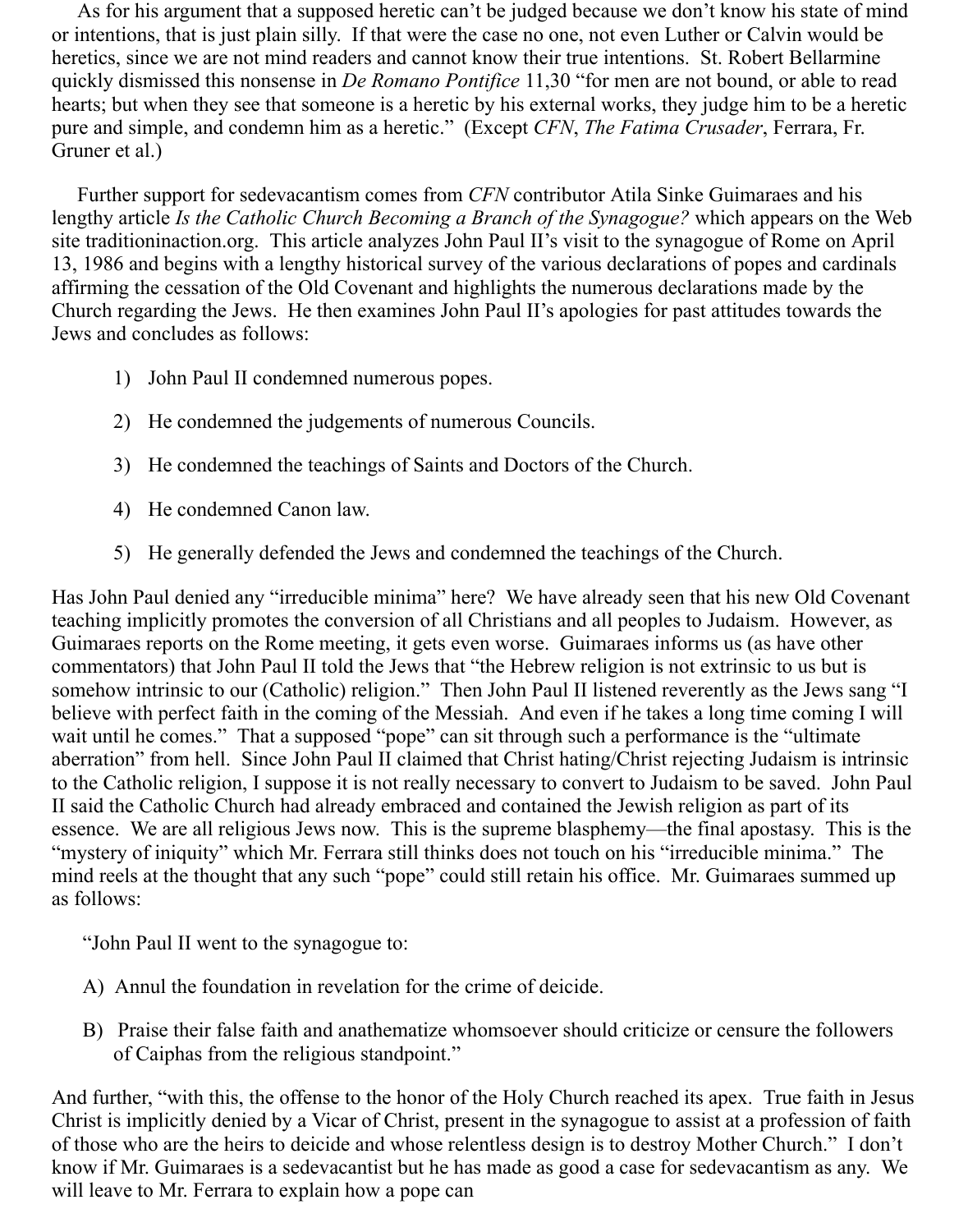√ Implicitly deny Christ

 $\sqrt{\frac{1}{2}}$  Explicitly contradict the words of Christ

 $\sqrt{\ }$  Annul Revelations, if not the entire New Testament

 $\sqrt{\ }$  Promulgate and promote a theology that logically implies that Catholics should convert to Judaism

 $\sqrt{\frac{1}{1}}$  Disregard 2,000 years of declarations by popes, Saints and Councils

 $\sqrt{\ }$  Proclaim that Judaic rejection and hatred of Christ is intrinsic to the Catholic religion...AND STILL BE POPE?

What is going on at *Catholic Family News*? How can Ferrara and *CFN* rush to defend the papal integrity of a "pope" who was certainly a greater heretic than Luther or Calvin? It is also most inconsistent of John Vennari, the editor of *CFN* to publish the attack on the "Enterprise" when just two months before (*CFN* June 2005) he wrote:

"A Catholic prelate who visits and prays at a synagogue betrays Jesus Christ, as the visit grants public legitimacy to a religion that holds Jesus Christ in disdain, believing Him to be a liar and deceiver. It tells Jews that their religion which spurns Christ is of equal value with the Catholic religion in which Christ is the center of all."

Here is another case of timid, waffling word games. John Paul II's visit was not a case of "it" telling the Jews anything. It was a case of John Paul II telling the Jews that their religion which spurns Christ is of equal value with the Catholic religion. I ask Mr. Vennari and Mr. Ferrara, does this touch on the "irreducible minima"? Does this or does this not constitute heretical/apostate behavior? A fawning visit to the synagogue is something that not even the "Reformation" heretics would have dreamed of.

 There is another aspect of Ferrara's attack on the "Enterprise" that should be dealt with here. That is his objection to some sedevacantist claims that there has been no true pope since Pius XII (whose own pontificate had many disastrous and questionable consequences). The fact is that the sedevacantists don't have to prove anything because the Vatican establishment agrees with them. How is this possible? It's really quite simple. The Vatican II document *Lumen Gentium* states that the Church of Christ subsists in the Catholic Church. This means that the Church of Christ and the Catholic Church are two different things. This meaning was confirmed repeatedly by the Conciliar "popes" and is reflected in such documents as *The Balamand Agreement*, *The Lutheran/Catholic Accord* and in such actions of public idolatry as kissing the Koran in public and denying Christ before assembled Jews in a synagogue. *Lumen Gentium* teaches that the Church of Christ is larger than the Catholic Church and encompasses other religions. This is consistent with basic Masonic "philosophy" on the equality of all religions.

 When we examine Scripture we find no basis for the ecumenical claptrap of *Lumen Gentium*. In fact, as has been demonstrated here with abundant documentation, quite the opposite is true. We know from Scripture that Christ gave the keys to the kingdom of heaven to St. Peter and that Peter was the rock upon which Christ would build his Church — singular, not Churches — plural. It is quite clear that Peter was made the head of Christ's one true Church, or Church of Christ if you will. However *Lumen Gentium* says that the Catholic Church is not the Church of Christ. They are two different entities. Therefore it logically follows that the Conciliar "popes" are not successors to St. Peter because they belong to a different church. If protestant "churches" belong to the Church of Christ, and we are assured by Mr. Ferrara that there will always be a pope, then is the "pope" also the pope of the Protestant Churches? Are Protestants now sedevacantists or is the Vatican "pope" the pope of Protestants, Jews and Moslems also? Since only the Church of Christ can have a true apostolic succession, and the Catholic Church is not the Church of Christ, then who and where is the pope?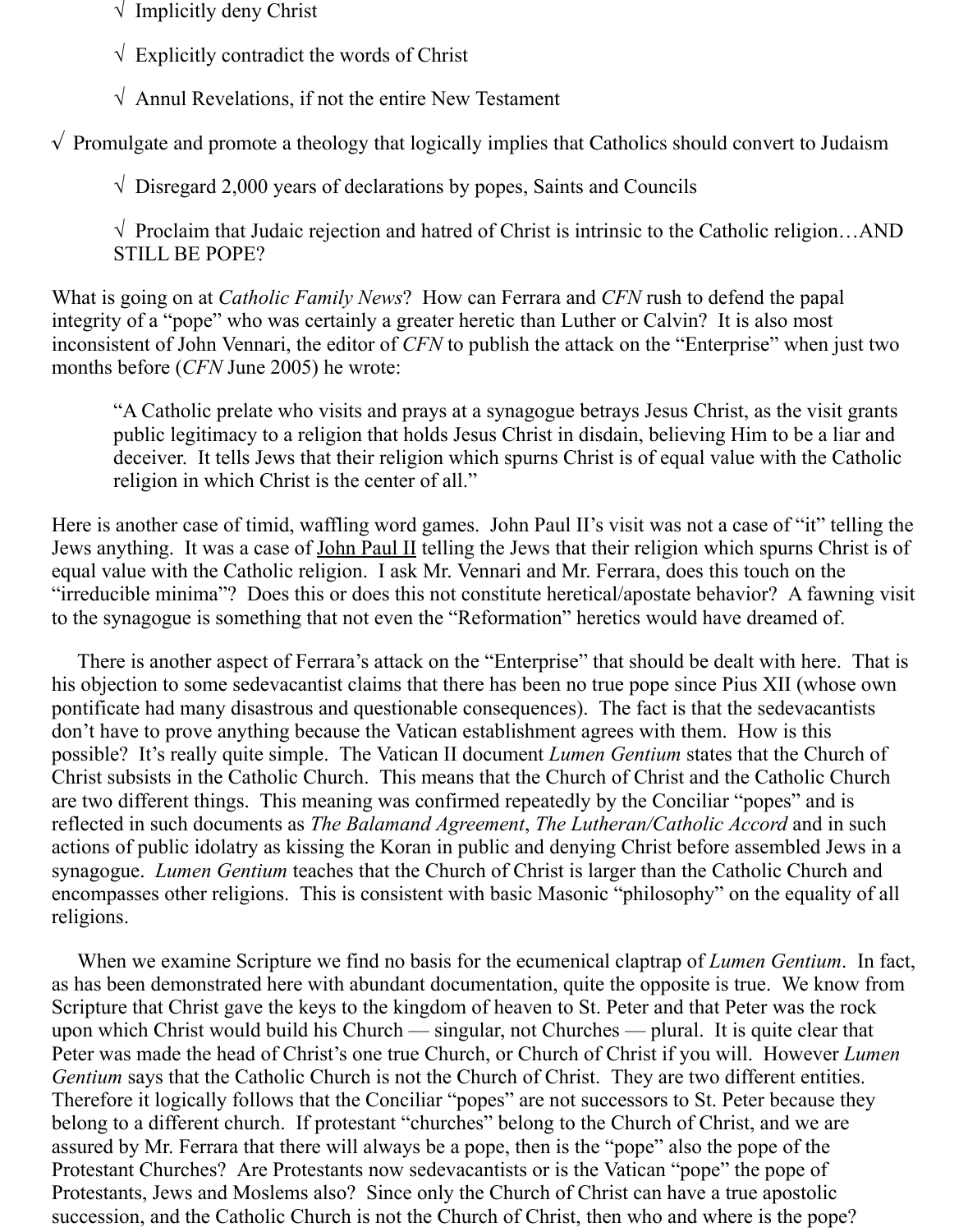*CFN* and other traditional commentators have assured us that Vatican II was a legitimate Council and acted with valid authority in promulgating and legislating its various decrees. Many in the traditional press have said that Vatican II decrees possess magisterial infallibility. Therefore it can be seen that what *Lumen Gentium* did was to officially decommission the papal office. By its own words *Lumen Gentium* dethroned the popes and eliminated the papacy. Now we can see that it is not entirely a question of whether a pope loses his office by falling into heresy, but whether or not, under *Lumen Gentium*, he was a pope at all.

 The traditional press has had a difficult time with this issue because it puts obedience, emotion, sentiment, fear of logical conclusions and possible loss of business above all other considerations. It falsely assumes something that not even the Vatican assumes, that the "Catholic" Church is the Church of Christ. The Vatican crowd told us that the "Catholic" Church is an anti-Church when Cardinal Ratzinger (Benedict XVI) informed us that *Gaudium et Spes* was an anti-Syllabus. (Cardinal Joseph Ratzinger, *Principles of Catholic Theology*.) Of course the New Church needed a new order of mass, a new catechism and a new code of canon law. Whatever the mistakes of the sedevacantists you can give them credit for intellectual honesty and for recognizing and acknowledging what is going on before their very eyes—which is a far cry from the errant sedevacantist bashing that Mr. Ferrara, *CFN* and Fr. Gruner are engaging in.

 It is both sad and somewhat amusing to see the traditionalist press wrestle with the built-in contradiction of its anti-"Enterprise" position. In the issue of *CFN* under discussion (p. 1) capsule summaries are given for the talks to be presented at an upcoming conference. The description for Mr. Ferrara's talk states that "Mr. Ferrara will show how the post-Conciliar construct is a massive falsehood that cannot endure." I regret that Mr. Ferrara didn't have the courage to say what he meant—that the post-Conciliar church was a massive falsehood. Does he use euphemisms like "construct" to avoid being called a sedevacantist himself? In any case, if he is correct, then John Paul II was the pope of a massive falsehood, as is his successor Benedict XVI. If this "construct" is a massive falsehood is it still the Church? Can the Church/"Construct" be massively false and still claim it has the promise of the Holy Ghost to protect it from error? There seems to be a contradiction at work here. How does Ferrara explain this conundrum? To use some Conciliar "theology", does the Conciliar "massive falsehood" church subsist in the Catholic Church or does the Catholic Church subsist in the Conciliar "massive falsehood" church? Which Church was John Paul II "pope" of? Which church is Benedict XVI "pope" of? Or, to follow Mr. Guimaraes' logic, does the synagogue subsist in the Church of Christ or does the "Catholic" Church subsist in the synagogue? It is evident that Ferrara's thesis leads to nothing but absurdity on a grand scale, leading to blind alleys, confusion, contradiction and feuding. Why not simply take the Vatican at its own word? The apostolic succession ended with Pius XII.

 *Lumen Gentium*, with its decommissioning of the papacy, along with other Vatican II documents was a necessary pre-condition for moving the "Catholic" Church into the Judeo/Masonic One World Religion. Anybody who doesn't believe it hasn't been paying attention. (See *World Youth Day* by Cornelia Ferreira and John Vennari, p. 154) And who could forget the scandalous picture of notorious Communist and Freemason, Mikhail Gorbachev, lecturing John Paul II and an assembly of high-ranking clergy and dignitaries, right in the Vatican. (*CFN*, March 2001) Can anyone doubt that this is an omen for the future? It all conforms perfectly to basic Masonic philosophy as described by the celebrated Masonic author Manly P. Hall, in T*he Lost Keys of Freemasonry* (p. 65):

"The true Mason is not creed-bound. He realizes with the divine illumination of his lodge that as a Mason his religion must be universal: Christ, Buddha or Mohammed, the name means little, for he recognizes only the light and not the bearer. He worships at every shrine, bows before every altar, whether in temple, mosque or cathedral, realizing with his truer understanding the oneness of all spiritual truth."

This describes perfectly the attitudes and behavior of all the Conciliar popes and was carried to an